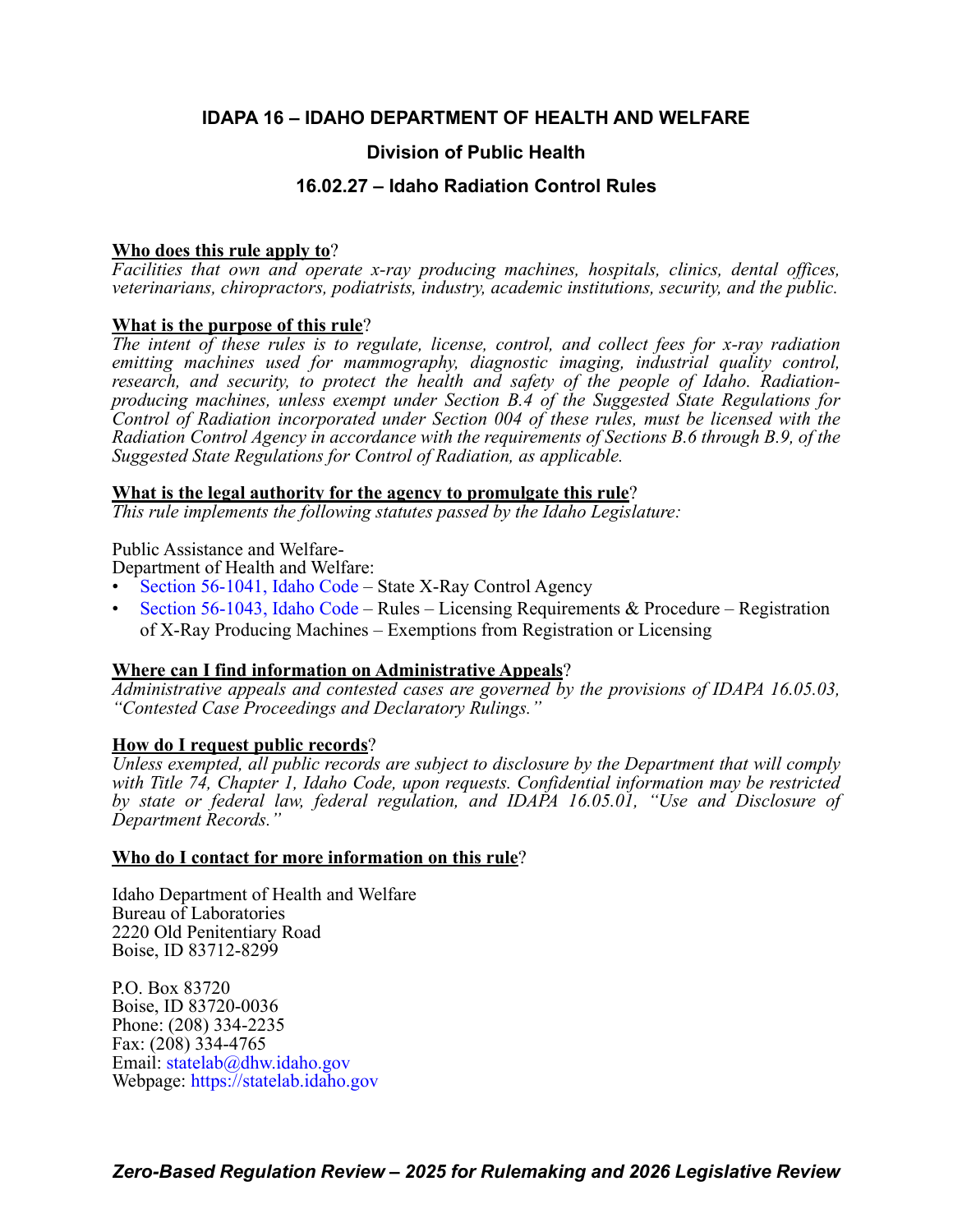# **Table of Contents**

# 16.02.27 - Idaho Radiation Control Rules

| 200. Licensure Of Radiation Machine Facilities, (Services) - And Associated   |  |
|-------------------------------------------------------------------------------|--|
|                                                                               |  |
| 202. Reciprocal Recognition Of Out-Of-State Radiation Machines.  9            |  |
|                                                                               |  |
| 400. Radiation Safety Requirements For Industrial Radiographic Operations.  9 |  |
| 401. Licensing And Registration Requirements For Industrial Radiography       |  |
|                                                                               |  |
|                                                                               |  |
|                                                                               |  |
|                                                                               |  |
|                                                                               |  |
| 406. Records Of Leak Testing Of Sealed Sources And Devices Containing DU.  9  |  |
|                                                                               |  |
|                                                                               |  |
|                                                                               |  |
|                                                                               |  |
| 411. Application And Examinations                                             |  |
|                                                                               |  |
|                                                                               |  |
| 414. Specific Requirements For Radiographic Personnel Performing Industrial   |  |
|                                                                               |  |
| 600. Notices, Instructions And Reports To Workers; Inspections.  10           |  |
|                                                                               |  |
|                                                                               |  |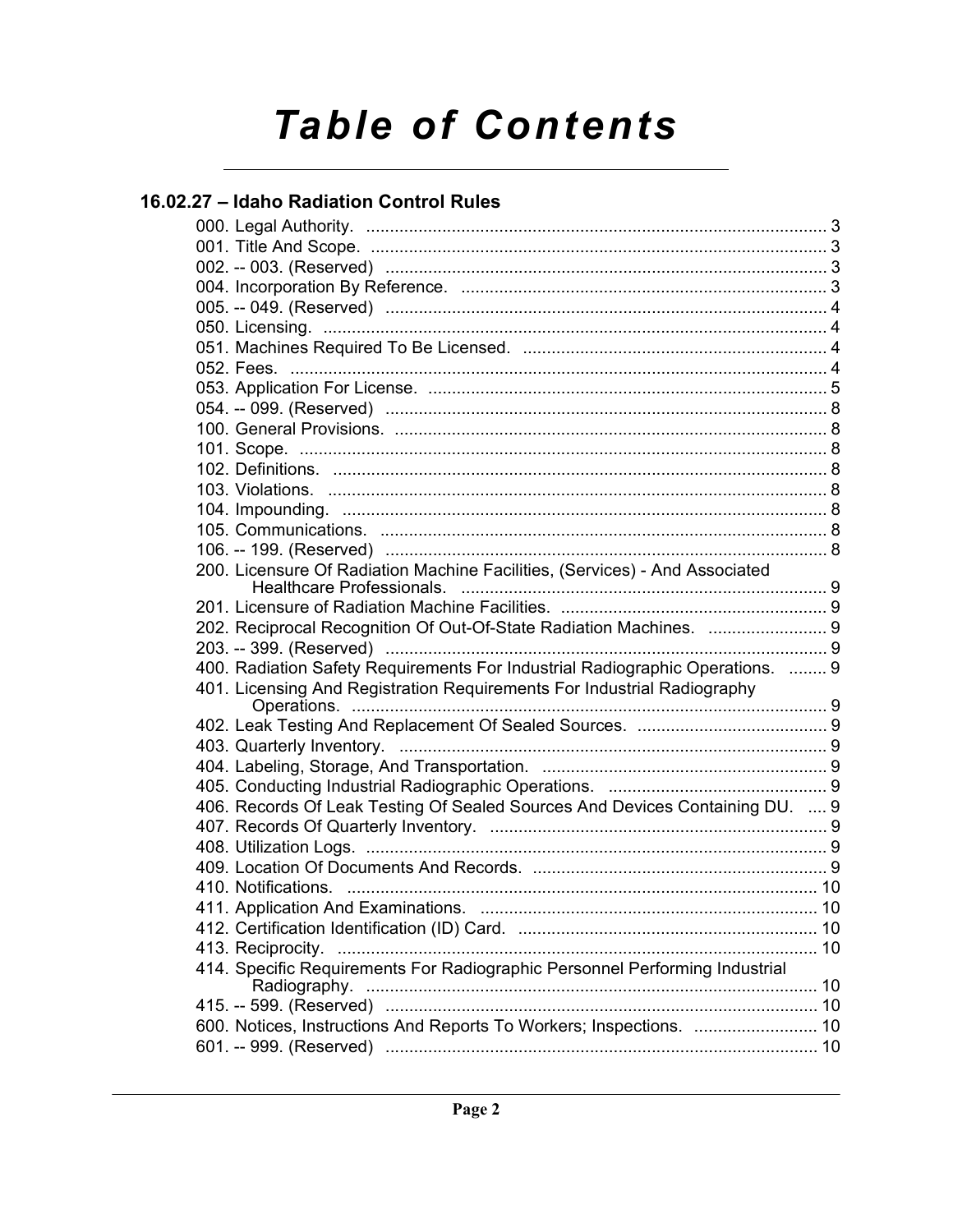### **16.02.27 – IDAHO RADIATION CONTROL RULES**

### <span id="page-2-1"></span><span id="page-2-0"></span>**000. LEGAL AUTHORITY.**

The Idaho Legislature, under the following Sections of statute has granted authority to the Board of Health and Welfare and the Director of the Department to adopt rules related to x-ray producing machines in order to protect the health of the people of Idaho. Sections 56-1041 and 56-1043, Idaho Code, grant authority to the Board of Health and Welfare to adopt radiation control rules. Section 56-1041, Idaho Code, establishes the Department as the designated agency to regulate, license, and control radiation associated with x-ray machines. Section 56-1044, Idaho Code, requires that radiation machines for mammography be registered with the Department, as provided in rule. Section 56-1046, Idaho Code, grants authority to the Department to establish record-keeping and reporting requirements for those who possess or use an x-ray machine. Section 56-1003, Idaho Code, grants authority to the Director to supervise and administer laboratories. Section 56-1007, grants authority to the Department to charge and collect fees established by rule. (3-15-22)

## <span id="page-2-2"></span>**001. TITLE AND SCOPE.**

**01. Title**. These rules are titled IDAPA 16.02.27, "Idaho Radiation Control Rules." (3-15-22)

**02. Scope**. Except as otherwise specifically provided, these rules apply to all persons who possess, use, transfer, own, or acquire any radiation machine. (3-15-22)

### <span id="page-2-3"></span>**002. -- 003. (RESERVED)**

## <span id="page-2-4"></span>**004. INCORPORATION BY REFERENCE.**

The documents referenced in Subsections 004.01 through 004.03 of this rule are used as a means of further clarifying these rules. These documents are incorporated by reference and are available online as provided, or may be reviewed at the Department of Health and Welfare, Idaho Bureau of Laboratories at 2220 Old Penitentiary Road, Boise, Idaho 83712-8299. (3-15-22)

**01. National Council of Radiation Protection (NCRP) Report No. 147**. National Council of Radiation Protection (NCRP) Report No. 147, entitled: "Structural Shielding Design and Evaluation for Medical Use of X-rays and Gamma Rays of Energies up to Ten (10) MeV," issued November 19, 2004, by the National Council on Radiation Protection and Measurement. This document may be obtained from: NCRP Publications, 7910 Woodmont, Bethesda, MD 20814, e-mail: [NCRPpubs@NCRPonline.org,](mailto:NCRPpubs@NCRPonline.org) phone: 1-301-657-2652, Ext. 14. (3-15-22)

**02. Mammography Quality Standards Act Regulations, Part 900**. The Mammography Quality Standards Act Regulations, Part 900, located at 21 CFR 900.12 as authorized by 21 U.S.C. 360i, 360nn, 374(e); and 42 U.S.C. 263b. A copy of these regulation may be ordered from the U.S. Food and Drug Administration, 10903 New Hampshire Avenue, Silver Spring, MD 20993, phone: 1-888-INFO-FDA (1-888-463-6332). These regulations are available online at [http://www.fda.gov/Radiation-EmittingProducts/MammographyQualityStandardsActandProgram/](http://www.fda.gov/Radiation-EmittingProducts/MammographyQualityStandardsActandProgram/Regulations/ucm110906.htm#s9001) [Regulations/ucm110906.htm#s9001](http://www.fda.gov/Radiation-EmittingProducts/MammographyQualityStandardsActandProgram/Regulations/ucm110906.htm#s9001). (3-15-22)

**03. Suggested State Regulations for Control of Radiation, Volume 1**. This publication is being adopted with the exclusions, modifications, and additions listed below in Subsections 004.03.a through 004.03.k of this rule. Suggested State Regulations for Control of Radiation, Volume 1, is published by the Conference of Radiation Control Program Directors, Inc., 1030 Burlington Lane, Suite 4B, Frankfort, Kentucky 40601. It is also available online at [https://www.crcpd.org/page/SSRCRs](http://www.crcpd.org/SSRCRs). (3-15-22)

**a.** Part A -- General Provisions (March 2003). Modifications have been made to this Part. See Sections 100 - 199 of these rules. (3-15-22)

**b.** Part B -- Registration [Licensure] of Radiation Machine Facilities, [Services] - And Associated Healthcare Professionals (February 2009). Exclusions and modifications have been made to this Part. See Sections 200 - 299 of these rules. (3-15-22) 200 - 299 of these rules.

**c.** Part C -- Licensing of Radioactive Material (March 2010). This Part is excluded from incorporation. (3-15-22)

**d.** Part D -- Standards for Protection Against Radiation (March 2003). The following Sections of this Part are incorporated: 1101a, 1101b, 1101c, 1201a, 1201b, 1201c, 1201f, 1206, 1207, 1208, 1301, 1501, 1502, 1503, 1601, 1602, 1901, 1902, 1903, 1904c, 2102, 2103a, 2104, 2105, 2106, 2107a, 2110, 2201, 2202, 2203, 2204, 2205, and 2207b.  $(3-15-22)$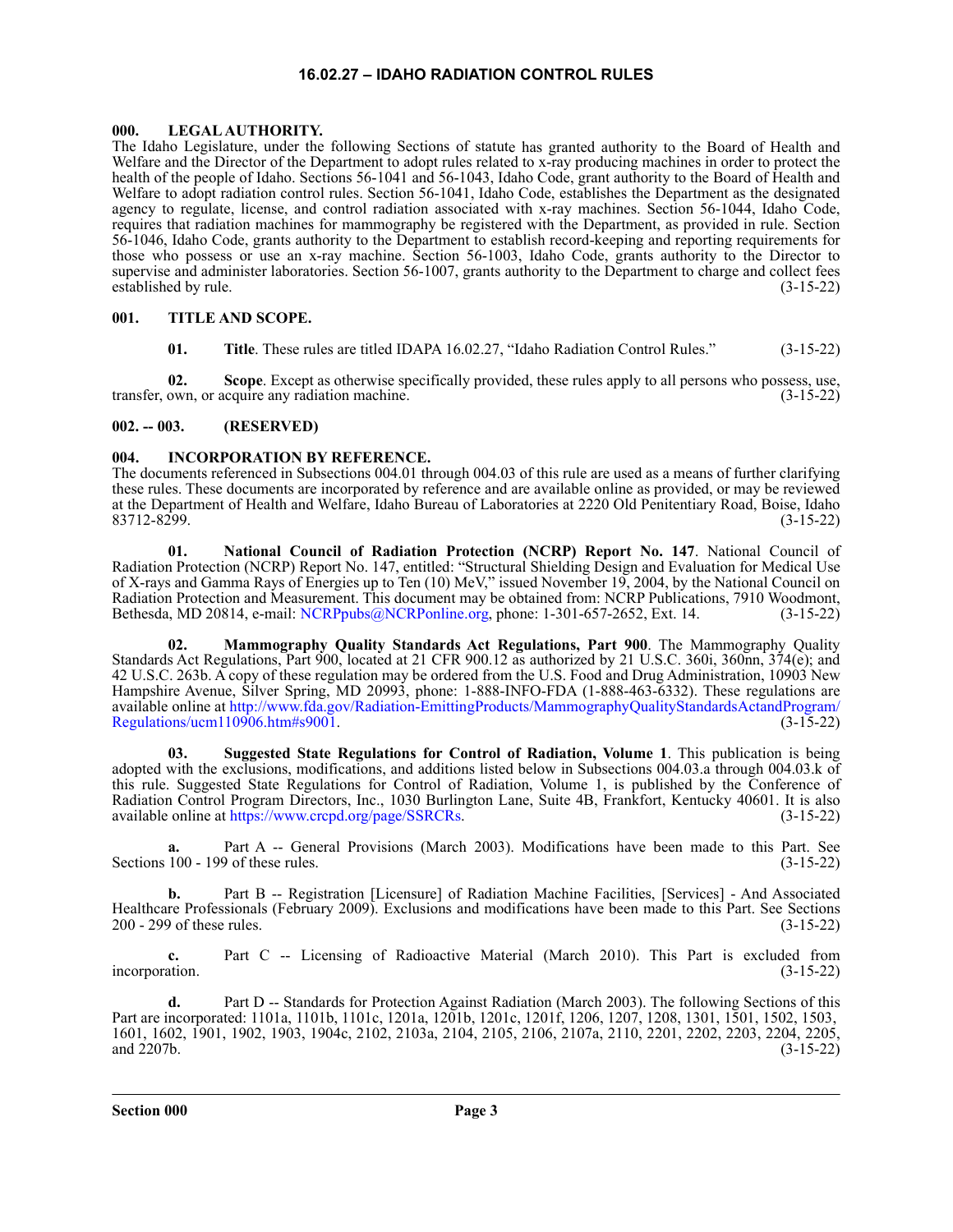# *IDAHO ADMINISTRATIVE CODE IDAPA 16.02.27 Department of Health & Welfare*

**e.** Part E -- Radiation Safety Requirements for Industrial Radiographic Operations (February 1999). ns have been made to this Part. See Sections 400 - 499 of these rules. (3-15-22) Exclusions have been made to this Part. See Sections 400 - 499 of these rules.

**f.** Part F -- Diagnostic X-rays and Imaging Systems in the Healing Arts (May 2009). This Part is incorporated with no exclusions, modifications, or additions. (3-15-22)

**g.** Part G -- Use of Radionuclides in the Healing Arts (March 2003). This Part is excluded from incorporation. (3-15-22)

**h.** Part H -- Radiation Safety Requirements for Analytical X-ray Equipment (January 1991). This Part is incorporated with no exclusions, modifications, or additions. (3-15-22)

**i.** Part I -- Radiation Safety Requirements For Particle Accelerators (January 1991). This Part is excluded from incorporation. (3-15-22)

Part J -- Notices, Instructions and Reports to Workers; Inspections (March 2003). This Part is no exclusions, modifications, or additions. (3-15-22) incorporated with no exclusions, modifications, or additions.

**k.** Parts M through Z. These Parts are excluded from incorporation. (3-15-22)

### <span id="page-3-0"></span>**005. -- 049. (RESERVED)**

### <span id="page-3-1"></span>**050. LICENSING.**

Sections 050 through 099 of these rules provide for the licensing of radiation machines. (3-15-22)

### <span id="page-3-2"></span>**051. MACHINES REQUIRED TO BE LICENSED.**

Radiation producing machines, unless exempt under Section B.4 of the Suggested State Regulations for Control of Radiation incorporated under Section 004 of these rules, must be licensed with the Radiation Control Agency in accordance with the requirements of Sections B.6 through B.9, of the Suggested State Regulations for Control of Radiation, as applicable. (3-15-22)

### <span id="page-3-3"></span>**052. FEES.**

**01. Radiation Licensing Fees**. Radiation facility fees apply to each person or facility owning, leasing, storing, or using radiation-producing machines. This fee is assessed on the same cycle as inspections and consists of a base licensing fee and a per tube charge. Fees are due within thirty (30) calendar days of the renewal date. A late charge of fifty (\$50) dollars will be assessed at thirty-one (31) days past the renewal date. If the fees are not paid by day ninety-one (91) past the renewal date, licensure will be terminated.

| X-Ray Renewal Cycle and Facility Fees                          |                      |                     |                     |  |  |
|----------------------------------------------------------------|----------------------|---------------------|---------------------|--|--|
| <b>Facility Type</b>                                           | <b>Renewal Cycle</b> | <b>Facility Fee</b> | <b>Per Tube Fee</b> |  |  |
| Hospital, Clinic, Medical Practice                             | 2 Years              | \$50                | \$25                |  |  |
| Dental, Chiropractic, Podiatric,<br><b>Veterinary Practice</b> | 4 Years              | \$50                | \$25                |  |  |
| Industrial, research, academic/<br>educational, or security    | 10 Years             | \$50                | \$25                |  |  |

(3-15-22)

**02. X-Ray Shielding Plan Review and Fee**. Facilities housing X-ray producing devices and regulated under these rules must obtain a review of their shielding plan by a qualified expert. A copy of this review, to include a floor plan and site specific shielding calculations, must be submitted to the Radiation Control Agency within thirty (30) days of receipt. Facilities may request a departmental review of the X-ray shielding calculations and floor plan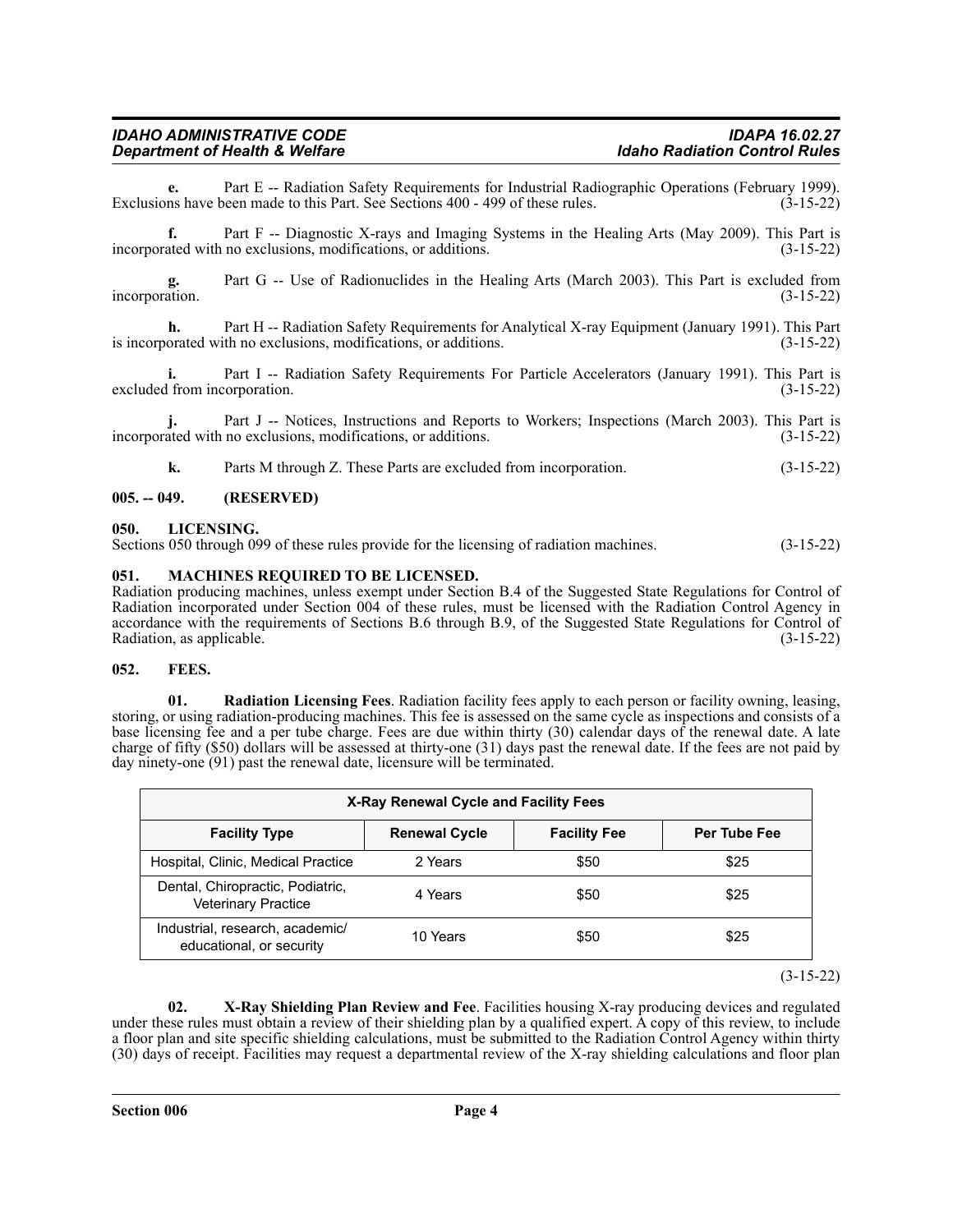| <b>IDAHO ADMINISTRATIVE CODE</b>          | <b>IDAPA 16.02.27</b>                |
|-------------------------------------------|--------------------------------------|
| <b>Department of Health &amp; Welfare</b> | <b>Idaho Radiation Control Rules</b> |

by the Radiation Control Agency. A three hundred fifty dollar (\$350) fee will be charged for this service. (3-15-22)

**03. Radiation Safety Program Fee**. If a facility or group of facilities under one administrative control employs one (1) or more full-time individuals whose positions are entirely devoted to in-house radiation safety, the facility may pay a flat annual facility fee of one thousand dollars (\$1,000) instead of the licensing fees required in Subsection 052.01 of this rule. In addition, annual submittal of documentation of evidence of an ongoing and functioning quality control program must be submitted for review and approval. (3-15-22) functioning quality control program must be submitted for review and approval.

### <span id="page-4-0"></span>**053. APPLICATION FOR LICENSE.**

In addition to the requirements detailed in the incorporated reference, Section B, the following is required with application for use of x-ray producing devices.  $(3-15-22)$ 

**01. Responsible Authority**. All applications must be signed by the responsible authority (RA) over the x-ray producing device. Required qualifications of the RA can be found in Section B.6c of the SSRCR. (3-15-22)

**02. Application For License**. Application for license must be on forms furnished by the Radiation Agency and must contain: (3-15-22) Control Agency and must contain:

Name of the owner, organization or person having administrative control and responsibility for use<br>(3-15-22) rity): and (responsible authority); and

**b.** Address and telephone number where the machine is located; and if the radiation producing is used as a mobile device, a central headquarters must be used. (3-15-22) machine is used as a mobile device, a central headquarters must be used.

|               | A designation of the general category of use, such as dental, medical, industrial, veterinary, and |  |  |  |  |             |  |
|---------------|----------------------------------------------------------------------------------------------------|--|--|--|--|-------------|--|
| research: and |                                                                                                    |  |  |  |  | $(3-15-22)$ |  |
|               |                                                                                                    |  |  |  |  |             |  |

- **d.** The manufacturer, model number, and type of machine; and (3-15-22)
- **e.** Name of the radiation machine supplier, installer, and service agent. (3-15-22)
- **f.** Name of an individual to be responsible for radiation protection, when applicable. (3-15-22)

**03. Qualifications for Authorized Operation, Service, and Repair of X-ray Machines**. The responsible authority must prohibit any person from operating, performing maintenance, or furnishing servicing or services to an x-ray producing machine under their authority that is not properly trained, certified, or licensed to do so. The responsible authority must obtain and retain documentation for a minimum of two (2) years that all operation, service, repair, and maintenance of x-ray producing machine(s) under their authority are done so by a qualified individual or entity. (3-15-22)

**04. Operator Qualifications**. No individual will be permitted to act as an operator of a particular machine until such individual has received an acceptable amount of training in radiation safety as it applies to that machine and is approved by the Radiation Protection Supervisor or Radiation Safety Officer. Operators will be responsible for: (3-15-22)

| a. | Keeping radiation exposure to himself and to others as low as is practical. |  |  | $(3-15-22)$ |
|----|-----------------------------------------------------------------------------|--|--|-------------|
|----|-----------------------------------------------------------------------------|--|--|-------------|

**b.** Being familiar with safety procedures as they apply to each machine; (3-15-22)

**c.** Wearing of personnel monitoring devices, if applicable; and (3-15-22)

**d.** Notifying the Radiation Protection Supervisor or Radiation Safety Officer of known or suspected radiation exposures to himself or others. excessive radiation exposures to himself or others.

**05. Minimum Safety Requirements**. Unless otherwise specified within these or the incorporated rules, the following are the minimum safety requirements for personnel acting as radiographers or radiographers assistants.  $(3-15-22)$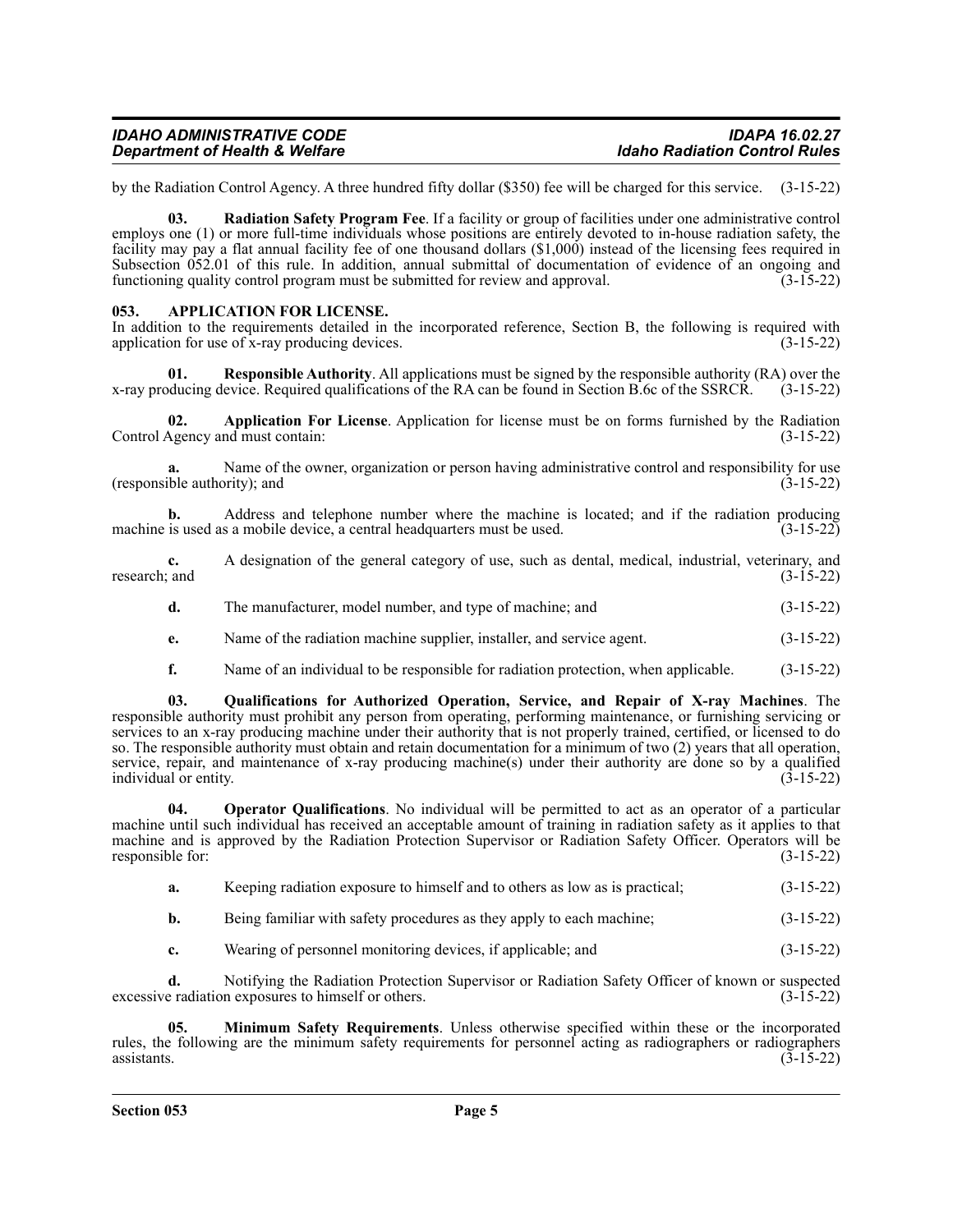**a.** Licensees must not permit any individuals to act as radiographers as defined in these rules until such individuals: (3-15-22)

i. Have received copies of and instructions in the licensee's operating and emergency procedures; and have demonstrated understanding thereof; and  $(3-15-22)$ 

ii. Have been instructed in the subjects outlined in Subsection 053.06 of this rule, and have demonstrated understanding thereof; and (3-15-22)

iii. Have received copies of and instruction in the correct execution of these rules and have demonstrated understanding thereof; and (3-15-22)

iv. Have demonstrated competence to use the specific radiation machine(s), related handling tools, and survey instruments that will be employed in their assignment. (3-15-22)

v. Have demonstrated an understanding of the instructions in this section by successful completion of a written test and a field examination on the subjects covered. (3-15-22)

**b.** Licensees must not permit any individuals to act as a radiographer's assistant as defined in these rules until such individuals: (3-15-22)

vi. Have received copies of and instructions in the licensee's operating and emergency procedures; and have demonstrated understanding thereof; and  $(3-15-22)$ 

vii. Have demonstrated competence to use under the personal supervision of the radiographer the radiation machine(s) and radiation survey instrument(s) that will be employed in their assignment.  $(3-15-22)$ 

viii. Have demonstrated an understanding of the instructions in this section by successfully completing a written or oral test and a field examination on the subjects covered. (3-15-22)

**c.** Records of the above training, including copies of written tests and dates of oral tests and field examinations, must be maintained for inspection by the Radiation Control Agency for three (3) years following termination of employment. (3-15-22)

**d.** Each licensee must conduct an internal audit program to ensure that the Radiation Control Agency's conditions and the licensee's operating and emergency procedures are followed by each radiographer and radiographer's assistant. These internal audits must be performed at least quarterly, and each radiographer must be audited at least annually. Records of internal audits must be maintained for inspection by the Agency for two (2) years from the date of the audit. (3-15-22) years from the date of the audit.

| 06.            | <b>Subjects to Be Covered During the Instruction of Radiographers.</b> | $(3-15-22)$ |
|----------------|------------------------------------------------------------------------|-------------|
| a.             | Fundamentals of Radiation Safety, to include at least:                 | $(3-15-22)$ |
| $\mathbf{i}$ . | Characteristics of gamma and x-radiation;                              | $(3-15-22)$ |
| ii.            | Units of radiation dose (millirem);                                    | $(3-15-22)$ |
| iii.           | Bioeffects of excessive exposure of radiation;                         | $(3-15-22)$ |
| iv.            | Levels of radiation from radiation machines;                           | $(3-15-22)$ |
| V.             | Methods of controlling radiation dose, including:                      | $(3-15-22)$ |
| (1)            | Working time;                                                          | $(3-15-22)$ |
|                |                                                                        |             |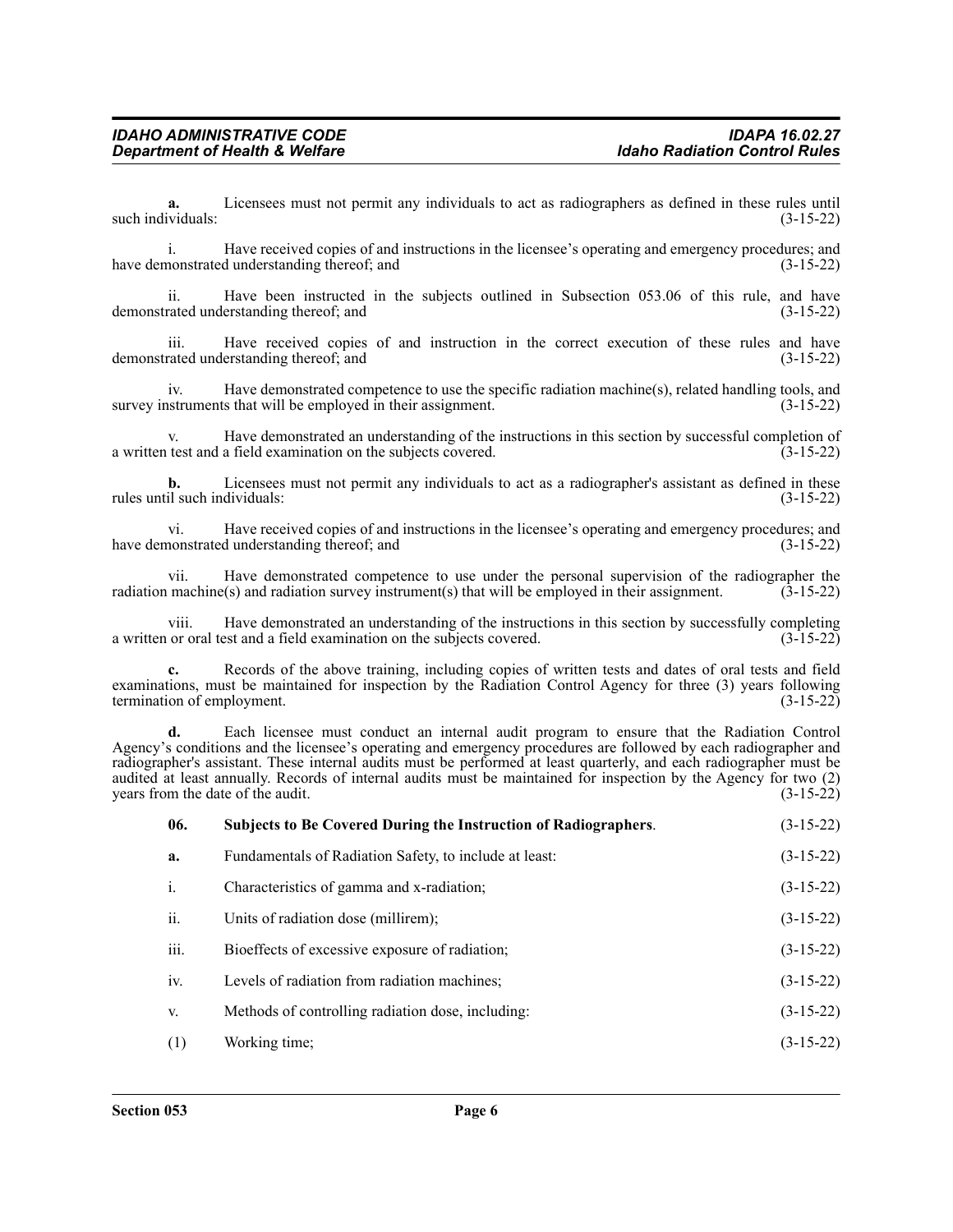|                | <b>IDAHO ADMINISTRATIVE CODE</b><br><b>Department of Health &amp; Welfare</b> | <b>IDAPA 16.02.27</b><br><b>Idaho Radiation Control Rules</b> |
|----------------|-------------------------------------------------------------------------------|---------------------------------------------------------------|
| (2)            | Working distances; and                                                        | $(3-15-22)$                                                   |
| (3)            | Shielding;                                                                    | $(3-15-22)$                                                   |
| vi.            | Radiation Protection Standards;                                               | $(3-15-22)$                                                   |
| b.             | Radiation Detection Instrumentation, to include at least:                     | $(3-15-22)$                                                   |
| $\mathbf{i}$ . | Use of radiation surveys instruments, including:                              | $(3-15-22)$                                                   |
| (1)            | Operation;                                                                    | $(3-15-22)$                                                   |
| (2)            | Calibration; and                                                              | $(3-15-22)$                                                   |
| (3)            | Limitations;                                                                  | $(3-15-22)$                                                   |
| ii.            | Survey techniques;                                                            | $(3-15-22)$                                                   |
| iii.           | Use of Personnel Monitoring Equipment, including:                             | $(3-15-22)$                                                   |
| (1)            | Film badges, TLDs;                                                            | $(3-15-22)$                                                   |
| (2)            | Pocket dosimeters; and                                                        | $(3-15-22)$                                                   |
| (3)            | Pocket chambers;                                                              | $(3-15-22)$                                                   |
| c.             | Radiographic Equipment, to include operation and control of x-ray equipment;  | $(3-15-22)$                                                   |
| d.             | The Requirements of Pertinent Federal regulations and State rules;            | $(3-15-22)$                                                   |
| e.             | The Licensee's Written Operating and Emergency Procedures; and                | $(3-15-22)$                                                   |
| f.             | Case histories of radiography accidents.                                      | $(3-15-22)$                                                   |
|                |                                                                               |                                                               |

**07. Modification, Revocation, and Termination of Licensees**. In accordance with amendments to the Act, departmental rules or regulations, or orders issued by the Radiation Control Agency, the terms and conditions of all licenses are subject to amendment, revision, or modification, and are subject to suspension or revocation.

|      |                                                                                                                                   | $(3-15-22)$ |
|------|-----------------------------------------------------------------------------------------------------------------------------------|-------------|
| a.   | Any license can be revoked, suspended, modified, or denied, in whole or in part.                                                  | $(3-15-22)$ |
| i.   | For any materially false statement:                                                                                               | $(3-15-22)$ |
| (1)  | In the application; or                                                                                                            | $(3-15-22)$ |
| (2)  | In any statement of fact required under provisions of the Act or under these rules; or                                            | $(3-15-22)$ |
| ii.  | Because of conditions revealed:                                                                                                   | $(3-15-22)$ |
| (1)  | Within the application; any report, record, or inspection; or                                                                     | $(3-15-22)$ |
| (2)  | By any other means that would warrant the Radiation Control Agency to refuse to grant a license<br>on an original application; or | $(3-15-22)$ |
| iii. | For violations of or failure to observe any of the terms and conditions:                                                          | $(3-15-22)$ |
| (1)  | Of the Act; or                                                                                                                    | $(3-15-22)$ |
|      |                                                                                                                                   |             |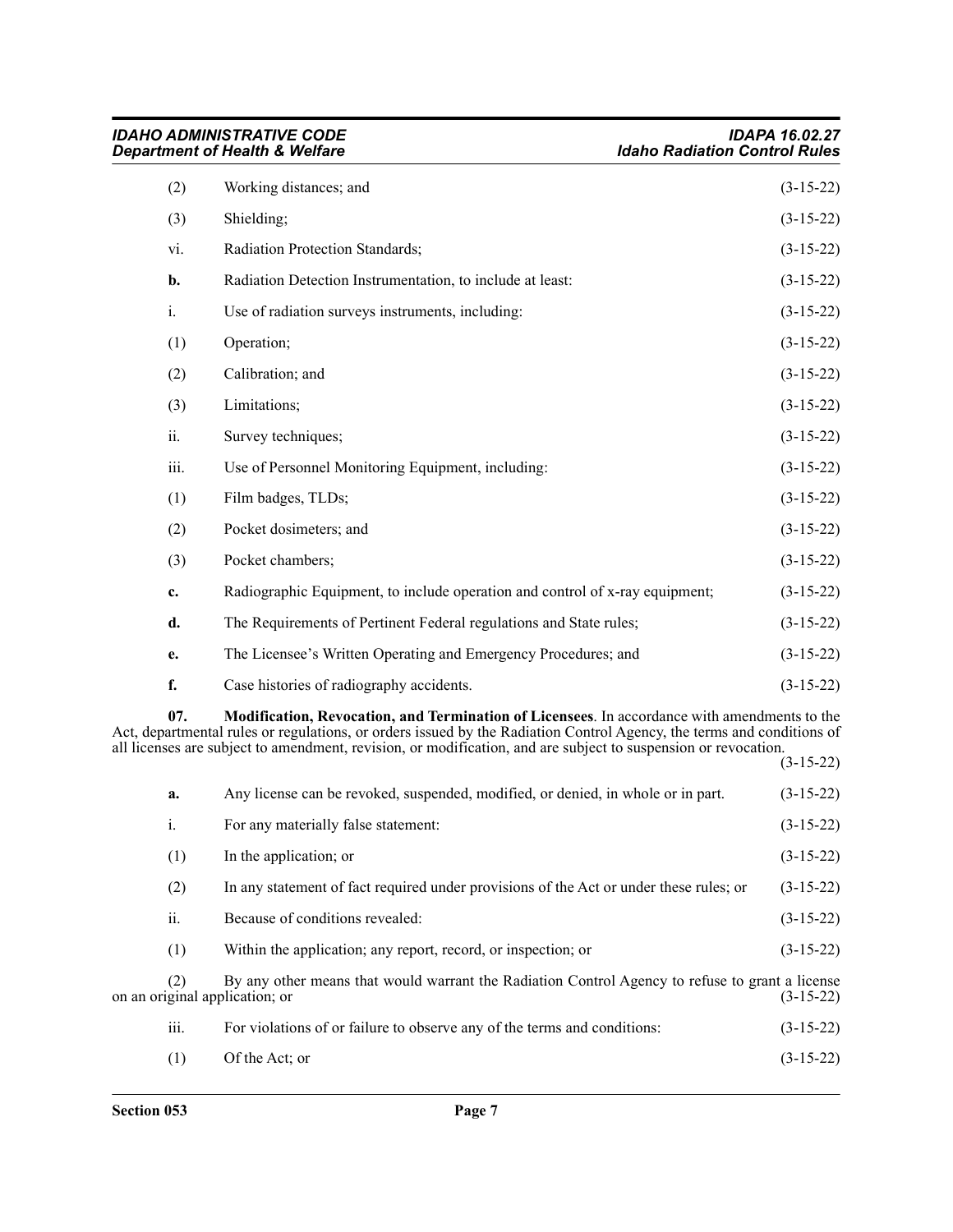<span id="page-7-7"></span>

<span id="page-7-6"></span>**105. COMMUNICATIONS.**

**02. Agency**. "Agency" means the Idaho Department of Health and Welfare. (3-15-22)

<span id="page-7-4"></span>**103. VIOLATIONS.**

Modification to Part A, Section A.8. Any person who willfully violates any provision of the Act is subject to penalties under Section 56-1053, Idaho Code. (3-15-22) under Section 56-1053, Idaho Code.

<span id="page-7-5"></span>**104. IMPOUNDING.** Modification to Part A, Section A.9. Sources of radiation are subject to impounding under Section 56-1052, Idaho Code. (3-15-22)

Modification to Part A, Section A.12. All communications and reports concerning these rules, and applications filed under these rules, must be addressed to the Agency at Radiation Control Section, Idaho Department of Health and Welfare, Bureau of Laboratories, 2220 Old Penitentiary Road, Boise, Idaho 83712-8299. (3-15-22)

**102. DEFINITIONS.**

*Department of Health & Welfare* 

# <span id="page-7-0"></span>**054. -- 099. (RESERVED)**

<span id="page-7-2"></span>**101. SCOPE.**

requirements.

### <span id="page-7-1"></span>**100. GENERAL PROVISIONS.** Sections 100 through 199 of these rules will be used for exclusions, modifications, and additions to Part A of the Suggested State Regulations for Control of Radiation, Volume 1, as incorporated in Section 004 of these rules.

(2) Of the license; or  $(3-15-22)$ 

| (∠ J | OT the treetise, of   | $13 - 13 - 221$ |
|------|-----------------------|-----------------|
| (3)  | Of any rule; or       | $(3-15-22)$     |
| (4)  | Of any regulation; or | $(3-15-22)$     |

(5) Of an order of the Radiation Control Agency. (3-15-22)

**08. Emergency Action**. If the Radiation Control Program Director finds the public health, safety or

**b.** Except in cases of willful violation or in which the public health, interest or safety requires otherwise, no license can be modified, suspended, or revoked unless such issues have been called to the attention of the licensee in writing and the licensee afforded the opportunity to demonstrate or achieve compliance with all lawful requirements. (3-15-22)

welfare requires emergency action, the Director will incorporate findings in support of such action in a written notice of emergency revocation issued to the licensee. Emergency revocation is effective upon receipt by the licensee. Thereafter, if requested by the licensee in writing, the Director will provide the licensee a revocation hearing and prior notice thereof. Such hearings are conducted in accordance with IDAPA 16.05.03, "Contested Case Proceedings and Declaratory Rulings." (3-15-22)

# *IDAHO ADMINISTRATIVE CODE IDAPA 16.02.27*

(3-15-22)

(3-15-22)

- <span id="page-7-3"></span>Additions to Part A, Section A.2. (3-15-22)
	-
	- **01. Act**. "Act" means Section 56-1053, Idaho Code. (3-15-22)
- Modification to Part A, Section A.1. Except as otherwise specifically provided, these regulations apply to all persons
- applies to any person to the extent such person is subject to regulation by the Nuclear Regulatory Commission.
	- -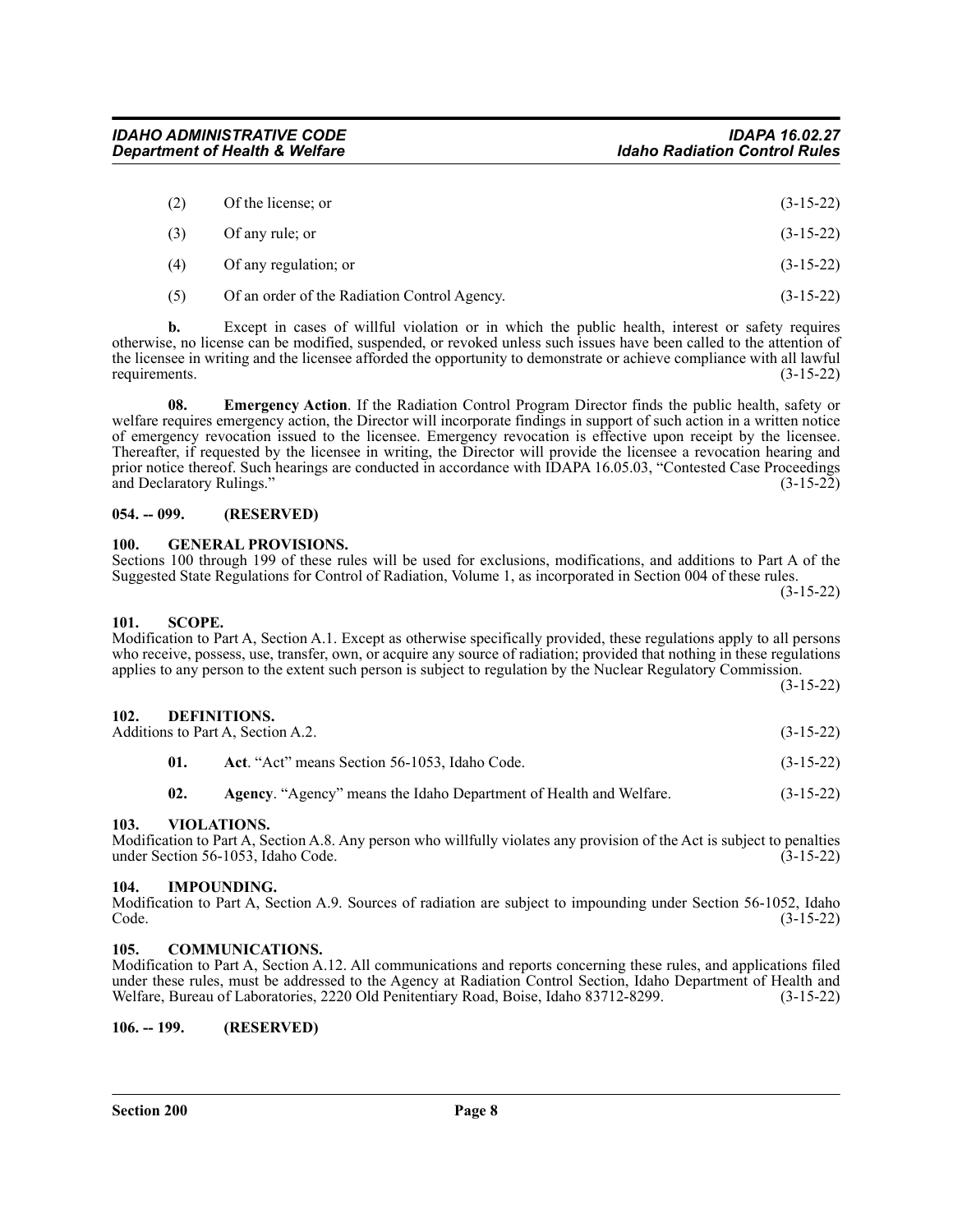### <span id="page-8-0"></span>**200. LICENSURE OF RADIATION MACHINE FACILITIES, (SERVICES) - AND ASSOCIATED HEALTHCARE PROFESSIONALS.**

Sections 200 through 299 of these rules will be used for exclusions, modifications, and additions to Part B of the Suggested State Regulations for Control of Radiation, Volume 1, as incorporated in Section 004 of these rules. (3-15-22)

### <span id="page-8-1"></span>**201. LICENSURE OF RADIATION MACHINE FACILITIES.**

| Exclusion to Part B, Section B.6. Subsection B.6.b is excluded from incorporation. | $(3-15-22)$ |
|------------------------------------------------------------------------------------|-------------|
|------------------------------------------------------------------------------------|-------------|

### <span id="page-8-2"></span>**202. RECIPROCAL RECOGNITION OF OUT-OF-STATE RADIATION MACHINES.** Modifications and additions to Part B, Section B.16. (3-15-22)

**01. Modification to Part B, Section B.16.a.iv**. States in which this machine is registered or licensed. (3-15-22)

**02. Addition to Part B, Section B.16 -- New Subsection d**. The owner or person having possession of any radiation producing machine registered or licensed by a federal entity or state other than Idaho, or both, planning to establish regular operations in Idaho, must complete registration of the machine with the Agency within thirty (30) days after taking residence and prior to operation of the machine. Thirty (30) days prior to the expiration date of any out-of-state license for any radiation producing machine, the owner must apply to the Agency for a machine license.  $(3-15-22)$ 

### <span id="page-8-3"></span>**203. -- 399. (RESERVED)**

### <span id="page-8-4"></span>**400. RADIATION SAFETY REQUIREMENTS FOR INDUSTRIAL RADIOGRAPHIC OPERATIONS.** Sections 400 through 499 of these rules will be used for exclusions, modifications, and additions to Part E of the Suggested State Regulations for Control of Radiation, Volume 1, as incorporated in Section 004 of these rules. (3-15-22)

# <span id="page-8-7"></span><span id="page-8-6"></span><span id="page-8-5"></span>**401. LICENSING AND REGISTRATION REQUIREMENTS FOR INDUSTRIAL RADIOGRAPHY OPERATIONS.** Exclusions to Part E, Section E.5. Subsections E.5.b.i and E.5.b.ii, are excluded from incorporation. (3-15-22) **402. LEAK TESTING AND REPLACEMENT OF SEALED SOURCES.** Part E, Section E.10 is excluded from incorporation. (3-15-22) **403. QUARTERLY INVENTORY.** Part E, Section E.11 is excluded from incorporation. (3-15-22) **404. LABELING, STORAGE, AND TRANSPORTATION.** Exclusions to Part E, Section E14. Subsections E.14.a, E.14.b, and E.14.d, are excluded from incorporation. (3-15-22) **405. CONDUCTING INDUSTRIAL RADIOGRAPHIC OPERATIONS.** Exclusion to Part E, Section E.15. Subsection E.15.d is excluded from incorporation. (3-15-22) **406. RECORDS OF LEAK TESTING OF SEALED SOURCES AND DEVICES CONTAINING DU.**

<span id="page-8-11"></span><span id="page-8-10"></span><span id="page-8-9"></span><span id="page-8-8"></span>

| Part E, Section E.27 is excluded from incorporation.                                         | $(3-15-22)$ |
|----------------------------------------------------------------------------------------------|-------------|
| 407. RECORDS OF QUARTERLY INVENTORY.<br>Part E, Section E.28 is excluded from incorporation. | $(3-15-22)$ |
| 408. UTILIZATION LOGS.<br>Part E, Section E.29 is excluded from incorporation.               | $(3-15-22)$ |

### <span id="page-8-13"></span><span id="page-8-12"></span>**409. LOCATION OF DOCUMENTS AND RECORDS.**

Exclusions to Part E, Section E37. Subsections E.37.b.iii, E.37.b.xi, and E.37.b.xii are excluded from incorporation.